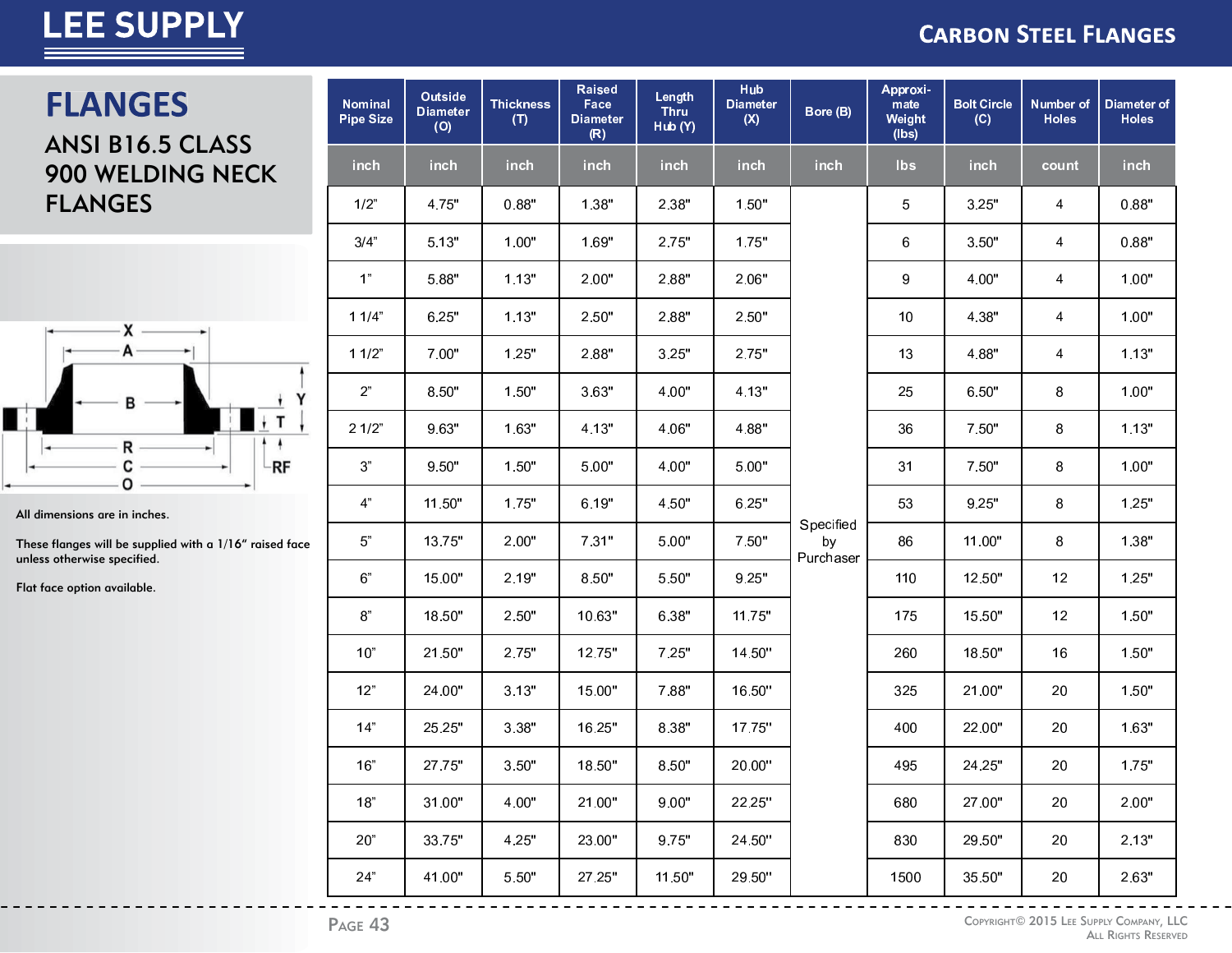#### **CARBON STEEL FLANGES**

### **FLANGES**

### **ANSI B16.5 CLASS 900 SLIP-ON FLANGES**



All dimensions are in inches.

These flanges will be supplied with a 1/16" raised face unless otherwise specified.

Flat face option available

| <b>Nominal</b><br><b>Pipe Size</b> | Outside<br><b>Diameter</b><br>(O) | <b>Thickness</b><br>(T) | <b>Raised</b><br>Face<br><b>Diameter</b><br>(R) | Length<br><b>Thru</b><br>Hub (Y) | <b>Hub</b><br><b>Diameter</b><br>(X) | Bore (B) | Approxi-<br>mate<br>Weight<br>(lbs) | <b>Bolt Circle</b><br>(C) | <b>Number of</b><br><b>Holes</b> | Diameter of<br><b>Holes</b> |
|------------------------------------|-----------------------------------|-------------------------|-------------------------------------------------|----------------------------------|--------------------------------------|----------|-------------------------------------|---------------------------|----------------------------------|-----------------------------|
| inch                               | inch                              | inch                    | inch                                            | inch                             | inch                                 | inch     | <b>lbs</b>                          | inch                      | count                            | inch                        |
| $1/2$ "                            | 4.75"                             | 0.88"                   | 1.38"                                           | 1.25"                            | 1.50"                                | 0.88"    | 4                                   | 3.25"                     | 4                                | 0.88"                       |
| 3/4"                               | 5.13"                             | 1.00"                   | 1.69"                                           | 1.38"                            | 1.75"                                | 1.09"    | 5                                   | 3.50"                     | 4                                | 0.88"                       |
| 1 <sup>n</sup>                     | 5.88"                             | 1.13"                   | 2.00"                                           | 1.63"                            | 2.06"                                | 1.36"    | 8                                   | 4.00"                     | 4                                | 1.00"                       |
| 11/4"                              | 6.25"                             | 1.13"                   | 2.50"                                           | 1.63"                            | 2.50"                                | 1.70"    | $\boldsymbol{9}$                    | 4.38"                     | 4                                | 1.00"                       |
| 11/2"                              | 7.00"                             | 1.25"                   | 2.88"                                           | 1.75"                            | 2.75"                                | 1.95"    | 12                                  | 4.88"                     | 4                                | 1.13"                       |
| 2 <sup>n</sup>                     | 8.50"                             | 1.50"                   | 3.63"                                           | 2.25"                            | 4.13"                                | 2.44"    | 25                                  | 6.50"                     | 8                                | 1.00"                       |
| 21/2"                              | 9.63"                             | 1.63"                   | 4.13"                                           | 2.50"                            | 4.88"                                | 2.94"    | 36                                  | 7.50"                     | 8                                | 1.13"                       |
| 3 <sup>n</sup>                     | 9.50"                             | 1.50"                   | 5.00"                                           | 2.13"                            | 5.00"                                | 3.57"    | 26                                  | 7.50"                     | 8                                | 1.00"                       |
| 4 <sup>n</sup>                     | 11.50"                            | 1.75"                   | 6.19"                                           | 2.75"                            | 6.25"                                | 4.57"    | 53                                  | 9.25"                     | 8                                | 1.25"                       |
| $5"$                               | 13.75"                            | 2.00"                   | 7.31"                                           | 3.13"                            | 7.50"                                | 5.66"    | 83                                  | 11.00"                    | 8                                | 1.38"                       |
| $6"$                               | 15.00"                            | 2.19"                   | 8.50"                                           | 3.38"                            | 9.25"                                | 6.72"    | 110                                 | 12.50"                    | 12                               | 1.25"                       |
| $8^{\circ}$                        | 18.50"                            | 2.50"                   | 10.63"                                          | 4.00"                            | 11.75"                               | 8.72"    | 170                                 | 15.50"                    | 12                               | 1.50"                       |
| 10"                                | 21.50"                            | 2.75"                   | 12.75"                                          | 4.25"                            | 14.50"                               | 10.88"   | 245                                 | 18.50"                    | 16                               | 1.50"                       |
| 12"                                | 24.00"                            | 3.13"                   | 15.00"                                          | 4.63"                            | 16.50"                               | 12.88"   | 325                                 | 21.00"                    | 20                               | 1.50"                       |
| 14"                                | 25.25"                            | 3.38"                   | 16.25"                                          | 5.13"                            | 17.75"                               | 14.14"   | 400                                 | 22.00"                    | 20                               | 1.63"                       |
| 16"                                | 27.75"                            | 3.50"                   | 18.50"                                          | 5.25"                            | 20.00"                               | 16.16"   | 425                                 | 24.25"                    | 20                               | 1.75"                       |
| 18"                                | 31.00"                            | 4.00"                   | 21.00"                                          | 6.00"                            | 22.25"                               | 18.18"   | 600                                 | 27.00"                    | 20                               | 2.00"                       |
| 20"                                | 33.75"                            | 4.25"                   | 23.00"                                          | 6.25"                            | 24.50"                               | 20.20"   | 730                                 | 29.50"                    | 20                               | 2.13"                       |
| 24"                                | 41.00"                            | 5.50"                   | 27.25"                                          | 8.00"                            | 29.50"                               | 24.25"   | 1400                                | 35.50"                    | 20                               | 2.63"                       |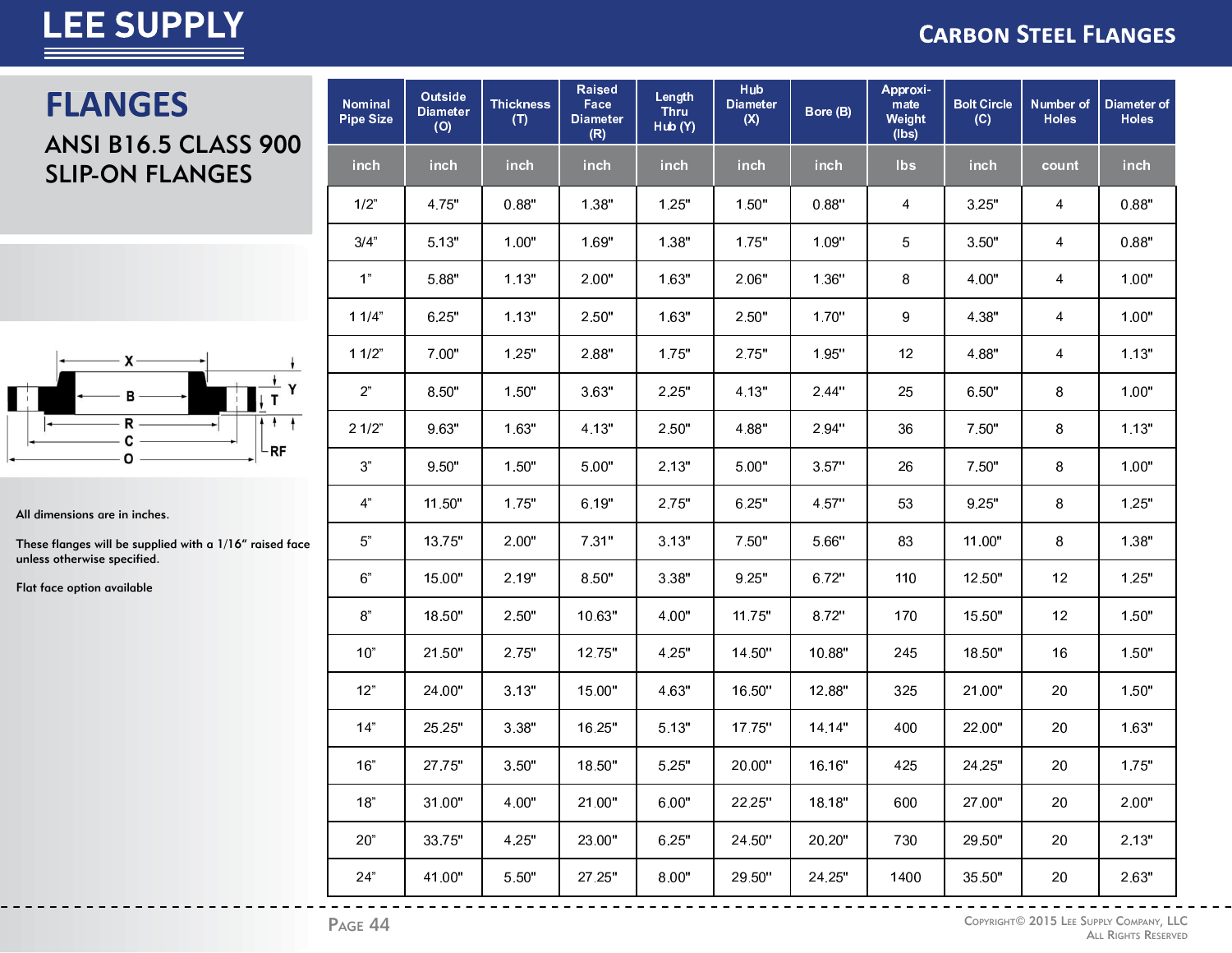### **CARBON STEEL FLANGES**

### **FLANGES**

### ANSI B16.5 CLASS 900 BLIND FLANGES



All dimensions are in inches.

These flanges will be supplied with a 1/16" raised face unless otherwise specified.

Flat face option available

| <b>Nominal Pipe</b><br><b>Size</b> | Outside<br>Diameter (O) | Thickness (T) | <b>Raised Face</b><br>Diameter (R) | <b>Bolt Circle</b><br>Approximate<br>(C)<br>Weight (lbs) |        | <b>Number of</b><br><b>Holes</b> | Diameter of<br><b>Holes</b> |
|------------------------------------|-------------------------|---------------|------------------------------------|----------------------------------------------------------|--------|----------------------------------|-----------------------------|
| inch                               | inch                    | inch          | inch                               | <b>lbs</b>                                               | inch   | count                            | inch                        |
| 1/2"                               | 4.75"                   | 0.88"         | 1.38"                              | 4                                                        | 3.25"  | 4                                | 0.88"                       |
| 3/4"                               | 5.13"                   | 1.00"         | 1.69"                              | 6                                                        | 3.50"  | 4                                | 0.88"                       |
| 1"                                 | 5.88"                   | 1.13"         | 2.00"                              | 8                                                        | 4.00"  | 4                                | 1.00"                       |
| 11/4"                              | 6.25"                   | 1.13"         | 2.50"                              | 9                                                        | 4.38"  | 4                                | 1.00"                       |
| 11/2"                              | 7.00"                   | 1.25"         | 2.88"                              | 13                                                       | 4.88"  | 4                                | 1.13"                       |
| 2 <sup>n</sup>                     | 8.50"                   | 1.50"         | 3.63"                              | 25                                                       | 6.50"  | 8                                | 1.00"                       |
| 21/2"                              | 9.63"                   | 1.63"         | 4.13"                              | 35                                                       | 7.50"  | 8                                | 1.13"                       |
| $3"$                               | 9.50"                   | 1.50"         | 5.00"                              | 29                                                       | 7.50"  | 8                                | 1.00"                       |
| 4 <sup>n</sup>                     | 11.50"                  | 1.75"         | 6.19"                              | 54                                                       | 9.25"  | 8                                | 1.25"                       |
| $5"$                               | 13.75"                  | 2.00"         | 7.31"                              | 87                                                       | 11.00" | 8                                | 1.38"                       |
| 6 <sup>n</sup>                     | 15.00"                  | 2.19"         | 8.50"                              | 115                                                      | 12.50" | 12                               | 1.25"                       |
| 8"                                 | 18.50"                  | 2.50"         | 10.63"                             | 200                                                      | 15.50" | 12                               | 1.50"                       |
| 10"                                | 21.50"                  | 2.75"         | 12.75"                             | 290                                                      | 18.50" | 16                               | 1.50"                       |
| 12"                                | 24.00"                  | 3.13"         | 15.00"                             | 415                                                      | 21.00" | 20                               | 1.50"                       |
| 14"                                | 25.25"                  | 3.38"         | 16.25"                             | 520                                                      | 22.00" | 20                               | 1.63"                       |
| 16"                                | 27.75"                  | 3.50"         | 18.50"                             | 600                                                      | 24.25" | 20                               | 1.75"                       |
| 18"                                | 31.00"                  | 4.00"         | 21.00"                             | 850                                                      | 27.00" | 20                               | 2.00"                       |
| 20"                                | 33.75"                  | 4.25"         | 23.00"                             | 1075                                                     | 29.50" | 20                               | 2.13"                       |
| 24"                                | 41.00"                  | 5.50"         | 27.25"                             | 2025                                                     | 35.50" | 20                               | 2.63"                       |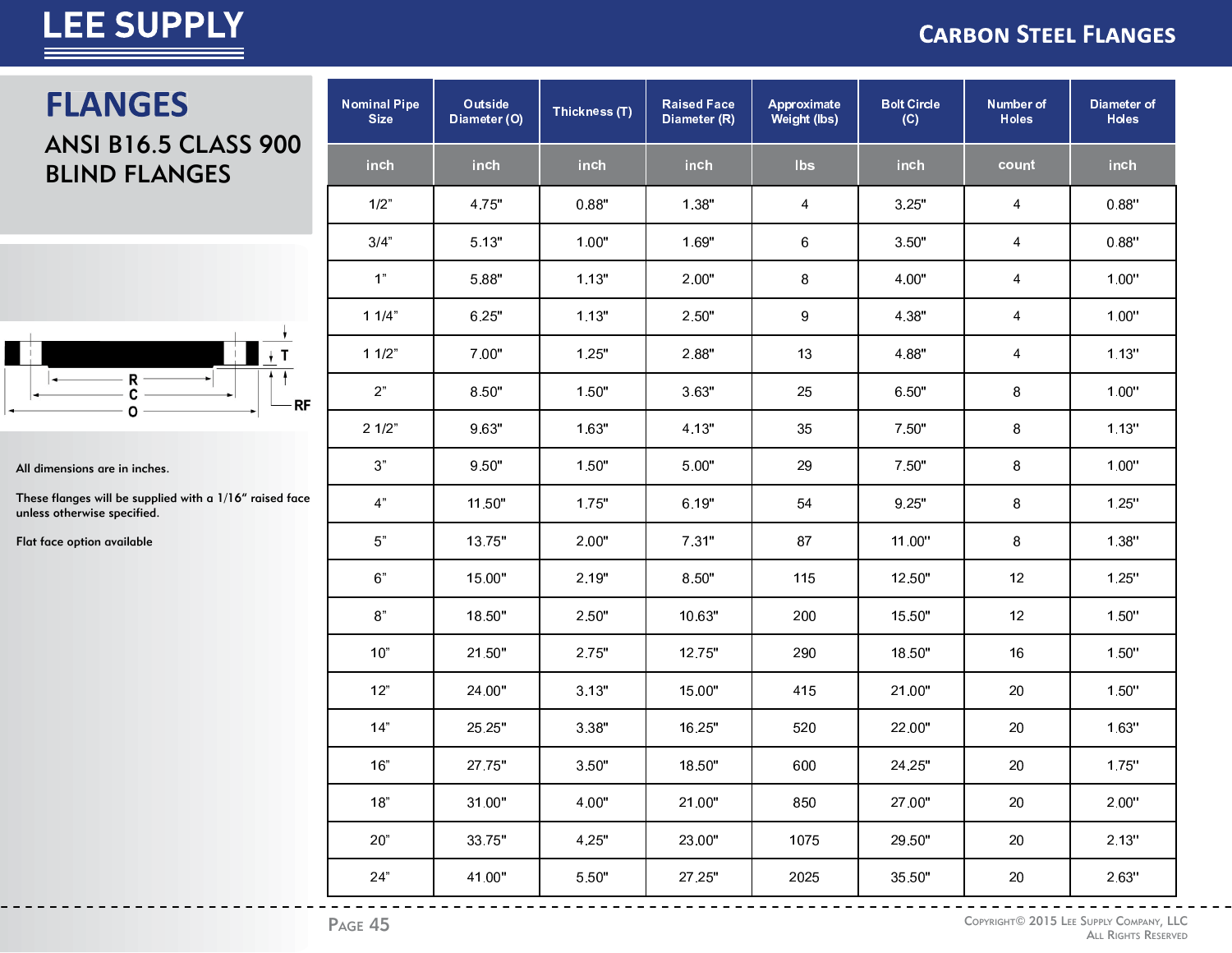#### **CARBON STEEL FLANGES**

# **FLANGES**

#### **ANSI B16.5 CLASS 900 THREADED FLANGES**



All dimensions are in inches.

These flanges will be supplied with a 1/16" raised face unless otherwise specified.

Flat face option available

| <b>Nominal</b><br><b>Pipe Size</b> | <b>Outside</b><br><b>Diameter</b><br>(O) | <b>Thickness</b><br>(T) | <b>Raised Face</b><br><b>Diameter</b><br>(R) | Length Thru<br>Hub (Y) | <b>Hub</b><br>Diameter (X) | Approximate<br>Weight (lbs) | <b>Bolt Circle</b><br>(C) | <b>Number of</b><br><b>Holes</b> | <b>Diameter of</b><br><b>Holes</b> |
|------------------------------------|------------------------------------------|-------------------------|----------------------------------------------|------------------------|----------------------------|-----------------------------|---------------------------|----------------------------------|------------------------------------|
| inch                               | inch                                     | inch                    | inch                                         | inch                   | inch                       | lbs                         | inch                      | count                            | inch                               |
| 1/2"                               | 4.75"                                    | 0.88"                   | 1.38"                                        | 1.25"                  | 1.50"                      | 4                           | 3.25"                     | 4                                | 0.88"                              |
| 3/4"                               | 5.13"                                    | 1.00"                   | 1.69"                                        | 1.38"                  | 1.75"                      | 5                           | 3.50"                     | 4                                | 0.88"                              |
| 1 <sup>n</sup>                     | 5.88"                                    | 1.13"                   | 2.00"                                        | 1.63"                  | 2.06"                      | 8                           | 4.00"                     | 4                                | $1.00"$                            |
| 11/4"                              | 6.25"                                    | 1.13"                   | 2.50"                                        | 1.63"                  | 2.50"                      | 9                           | 4.38"                     | 4                                | 1.00"                              |
| 11/2"                              | 7.00"                                    | 1.25"                   | 2.88"                                        | 1.75"                  | 2.75"                      | 12                          | 4.88"                     | 4                                | 1.13"                              |
| 2 <sup>n</sup>                     | 8.50"                                    | 1.50"                   | 3.63"                                        | 2.25"                  | 4.13"                      | 25                          | 6.50"                     | 8                                | 1.00"                              |
| 21/2"                              | 9.63"                                    | 1.63"                   | 4.13"                                        | 2.50"                  | 4.88"                      | 36                          | 7.50"                     | 8                                | 1.13"                              |
| $3"$                               | 9.50"                                    | 1.50"                   | 5.00"                                        | 2.13"                  | 5.00"                      | 26                          | 7.50"                     | 8                                | 1.00"                              |
| 4"                                 | 11.50"                                   | 1.75"                   | 6.19"                                        | 2.75"                  | 6.25"                      | 53                          | 9.25"                     | 8                                | 1.25"                              |
| 5"                                 | 13.75"                                   | 2.00"                   | 7.31"                                        | 3.13"                  | 7.50"                      | 83                          | 11.00"                    | 8                                | 1.38"                              |
| 6"                                 | 15.00"                                   | 2.19"                   | 8.50"                                        | 3.38"                  | 9.25"                      | 110                         | 12.50"                    | 12                               | 1.25"                              |
| $8"$                               | 18.50"                                   | 2.50"                   | 10.63"                                       | 4.00"                  | 11.75"                     | 170                         | 15.50"                    | 12                               | 1.50"                              |
| 10"                                | 21.50"                                   | 2.75"                   | 12.75"                                       | 4.25"                  | 14.50"                     | 245                         | 18.50"                    | 16                               | 1.50"                              |
| 12"                                | 24.00"                                   | 3.13"                   | 15.00"                                       | 4.63"                  | 16.50"                     | 325                         | 21.00"                    | 20                               | 1.50"                              |
| 14"                                | 25.25"                                   | 3.38"                   | 16.25"                                       | 5.13"                  | 17.75"                     | 400                         | 22.00"                    | 20                               | 1.63"                              |
| 16"                                | 27.75"                                   | 3.50"                   | 18.50"                                       | 5.25"                  | 20.00"                     | 425                         | 24.25"                    | 20                               | 1.75"                              |
| 18"                                | 31.00"                                   | 4.00"                   | 21.00"                                       | 6.00"                  | 22.25"                     | 600                         | 27.00"                    | 20                               | 2.00"                              |
| 20"                                | 33.75"                                   | 4.25"                   | 23.00"                                       | 6.25"                  | 24.50"                     | 730                         | 29.50"                    | 20                               | 2.13"                              |
| 24"                                | 41.00"                                   | 5.50"                   | 27.25"                                       | 8.00"                  | 29.50"                     | 1400                        | 35.50"                    | 20                               | 2.63"                              |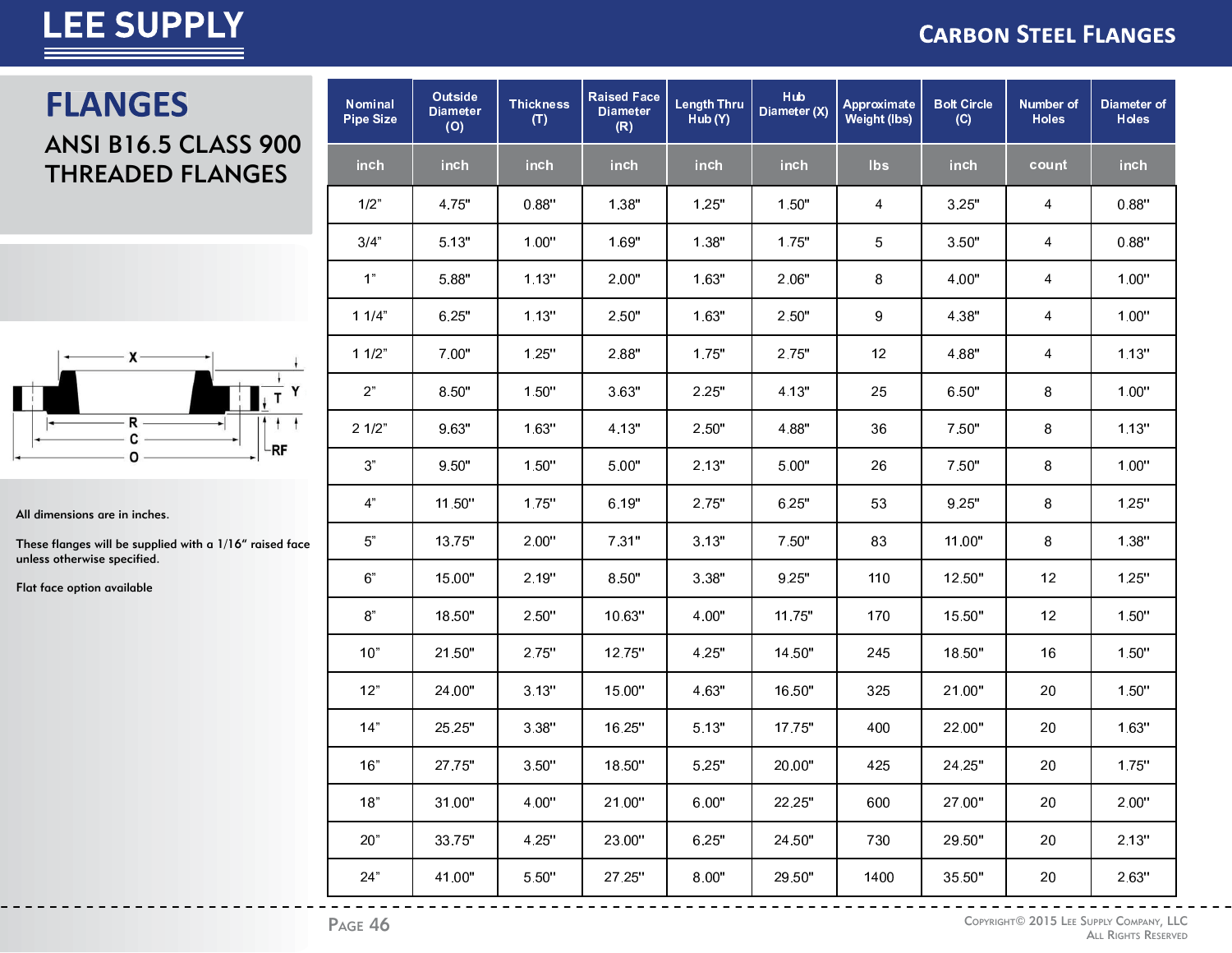#### **CARBON STEEL FLANGES**

### **FLANGES** ANSI B16.5 CLASS 900 LAP JOINT FLANGES



All dimensions are in inches.

| <b>Nominal</b><br><b>Pipe Size</b> | Outside<br><b>Diameter</b><br>(O) | <b>Thickness</b><br>(T) | Length<br><b>Thru</b><br>Hub (Y) | <b>Hub</b><br><b>Diameter</b><br>(X) | <b>Radius</b><br>(r) | Bore (B) | Approxi-<br>mate<br>Weight<br>(lbs) | <b>Bolt Circle</b><br>(C) | <b>Number of</b><br><b>Holes</b> | Diameter of<br><b>Holes</b> |
|------------------------------------|-----------------------------------|-------------------------|----------------------------------|--------------------------------------|----------------------|----------|-------------------------------------|---------------------------|----------------------------------|-----------------------------|
| inch                               | <b>inch</b>                       | inch                    | inch                             | inch                                 | inch                 | inch     | <b>lbs</b>                          | <b>inch</b>               | count                            | inch                        |
| 1/2"                               | 4.75"                             | 0.88"                   | 1.38"                            | 1.25"                                | 0.13"                | 1.50"    | 0.9                                 | 4.00"                     | 3.25                             | 4.00"                       |
| 3/4"                               | 5.13"                             | 1.00"                   | 1.69"                            | 1.38"                                | 0.13"                | 1.75"    | 1.11                                | 5.00"                     | 3.5                              | 4.00"                       |
| 1"                                 | 5.88"                             | 1.13"                   | 2.00"                            | 1.63"                                | 0.13"                | 2.06"    | 1.38                                | 8.00"                     | 4                                | 4.00"                       |
| 11/4"                              | 6.25"                             | 1.13"                   | 2.50"                            | 1.63"                                | 0.19"                | 2.50"    | 1.72                                | 9.00"                     | 4.38                             | 4.00"                       |
| 11/2"                              | 7.00"                             | 1.25"                   | 2.88"                            | 1.75"                                | 0.25"                | 2.75"    | 1.97                                | 12.00"                    | 4.88                             | 4.00"                       |
| 2 <sup>n</sup>                     | 8.50"                             | 1.50"                   | 3.63"                            | 2.25"                                | 0.31"                | 4.13"    | 2.46                                | 25.00"                    | 6.5                              | 8.00"                       |
| 21/2"                              | 9.63"                             | 1.63"                   | 4.13"                            | 2.50"                                | 0.31"                | 4.88"    | 2.97                                | 35.00"                    | 7.5                              | 8.00"                       |
| 3 <sup>n</sup>                     | 9.50"                             | 1.50"                   | 2.13"                            | 5.00"                                | 0.38"                | 3.60"    | 25                                  | 7.50"                     | 8                                | 1.00"                       |
| $4"$                               | 11.50"                            | 1.75"                   | 2.75"                            | 6.25"                                | 0.44"                | 4.60"    | 51                                  | 9.25"                     | 8                                | 1.25"                       |
| $5"$                               | 13.75"                            | 2.00"                   | 3.13"                            | 7.50"                                | 0.50"                | 5.69"    | 81                                  | 11.00"                    | 8                                | 1.38"                       |
| 6 <sup>n</sup>                     | 15.00"                            | 2.19"                   | 3.38"                            | 9.25"                                | 0.50"                | 6.75"    | 105                                 | 12.50"                    | 12                               | 1.25"                       |
| $\mbox{8}^{\circ}$                 | 18.50"                            | 2.50"                   | 4.50"                            | 11.75"                               | 0.50"                | 8.75"    | 190                                 | 15.50"                    | 12                               | 1.50"                       |
| 10"                                | 21.50"                            | 2.75"                   | 5.00"                            | 14.50"                               | 0.50"                | 10.92"   | 275                                 | 18.50"                    | 16                               | 1.50"                       |
| 12"                                | 24.00"                            | 3.13"                   | 5.63"                            | 16.50"                               | 0.50"                | 12.92"   | 370                                 | 21.00"                    | 20                               | 1.50"                       |
| 14"                                | 25.25"                            | 3.38"                   | 6.13"                            | 17.75"                               | 0.50"                | 14.18"   | 415                                 | 22.00"                    | 20                               | 1.63"                       |
| 16"                                | 27.75"                            | 3.50"                   | 6.50"                            | 20.00"                               | 0.50"                | 16.19"   | 465                                 | 24.25"                    | 20                               | 1.75"                       |
| 18"                                | 31.00"                            | 4.00"                   | 7.50"                            | 22.25"                               | 0.50"                | 18.20"   | 650                                 | 27.00"                    | 20                               | 2.00"                       |
| 20"                                | 33.75"                            | 4.25"                   | 8.25"                            | 24.50"                               | 0.50"                | 20.25"   | 810                                 | 29.50"                    | 20                               | 2.13"                       |
| 24"                                | 41.00"                            | 5.50"                   | 10.50"                           | 29.50"                               | 0.50"                | 24.25"   | 1550                                | 35.50"                    | 20                               | 2.63"                       |